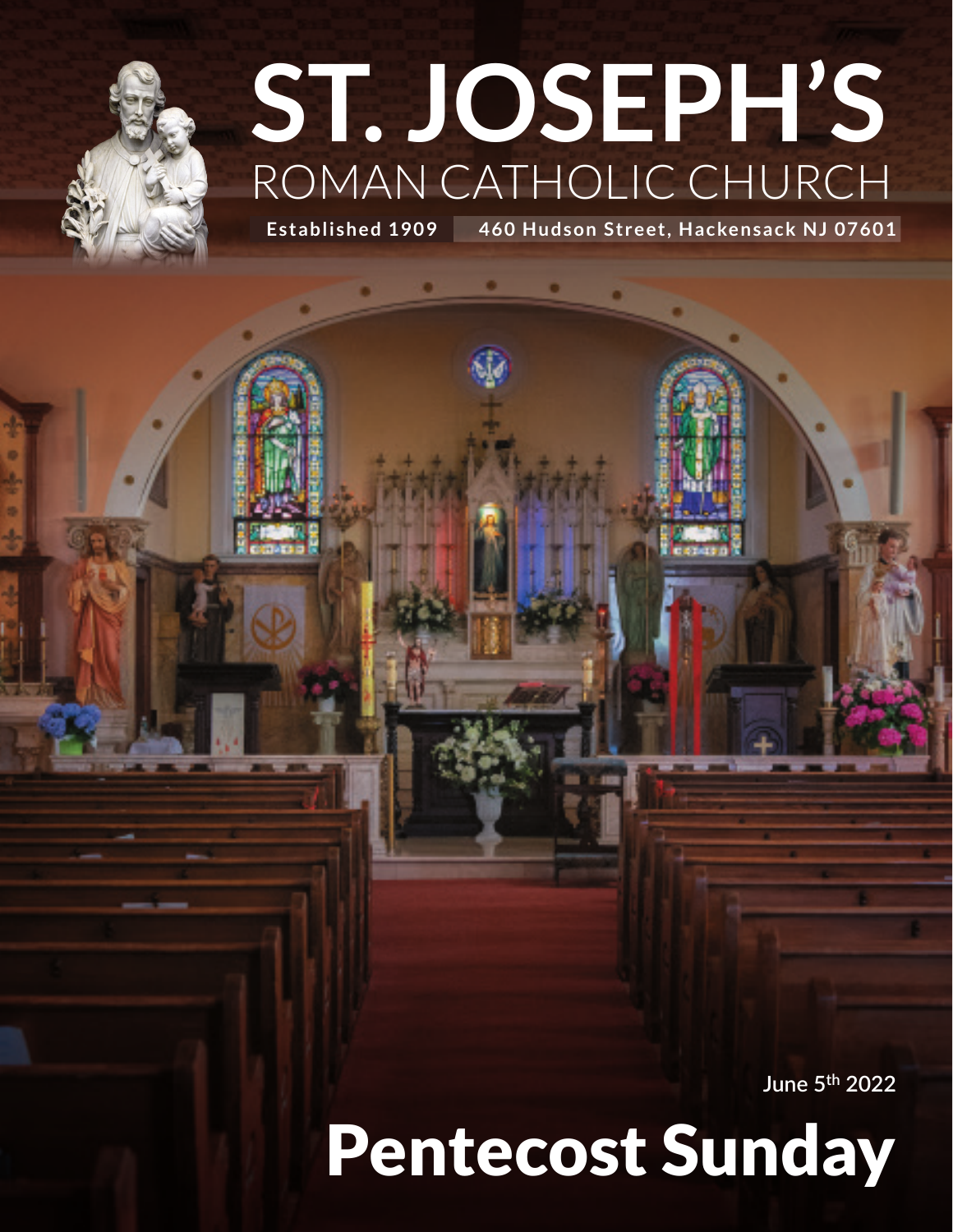## ST. JOHN PAUL II DAILY PRAYER TO THE HOLY SPIRIT

Holy Spirit, I ask of you the gift of wisdom for a better understanding of you and of your divine perfection.

I ask of you the gift of intellect for a better understanding of the essence of the mysteries of the holy faith.

Give me the gift of knowledge so that I may know how to orient my life in accordance with the principles of faith.

Give me the gift of counsel so that in all things I can seek counsel from you and can always find it in you.

Give me the gift of strength so that no fear or earthly motivations can take me away from you.

Give me the gift of piety, so that I can always serve your majesty with filial love.

Give me the gift of the fear of God so that no fear or earthly motivations can take me away from you.

## MODLITWA ŚW. JANA PAWŁA II DO DUCHA ŚWIĘTEGO

Duchu Święty, proszę Cię o dar mądrości do lepszego poznawania Ciebie i Twoich doskonałości Bożych.

O dar rozumu do lepszego zrozumienia ducha tajemnic wiary świętej.

O dar umiejętności, abym w życiu kierował się zasadami tejże wiary.

O dar rady, abym we wszystkim u Ciebie szukał rady i u Ciebie ją zawsze znajdował.

O dar męstwa, aby żadna bojaźń ani względy ziemskie nie mogły mnie od Ciebie oderwać.

O dar pobożności, abym zawsze służył Twojemu Majestatowi z synowską miłością.

O dar bojaźni Bożej, abym lękał się grzechu, który Ciebie, o Boże, obraża.

## PENTECOST SUNDAY

- 1. Pentecost Sunday marks the day when the Holy Spirit descended upon the Apostles.
- 2. Pentecost Sunday occurs 50 days after Easter.
- 3. The Bible records the Pentecost in Acts 2:1-13.
- 4. Pentecost comes 10 days after the Ascension of Jesus Christ.
- 5. Pentecost is also known as "the birthday of the Church".
- 6. Pentecost fulfills Jesus' promise to send the "Counselor" and "Spirit of Truth" in John 16-5-15.
- 7. Pentecost launches the large-scale spreading of the Gospel after Jesus' ascension. Acts 2:41 records that after Peter spoke to the crowd after receiving the Holy Spirit, some 3,000 people were baptized.
- 8. The Pentecostal movement derives its name from the New Testament event in Acts 2.
- 9. Jews also celebrate Pentecost, but not for the same reason as Christians. The celebration by Jews of Pentecost is to observe God giving the Ten Commandments on Mount Sinai 50 days after the Exodus. The Pentecost in Jewish tradition takes place 50 days after Passover.
- 10. In Western Churches, Pentecost is usually represented with the color red, which symbolizes the fire of the Holy Spirit.

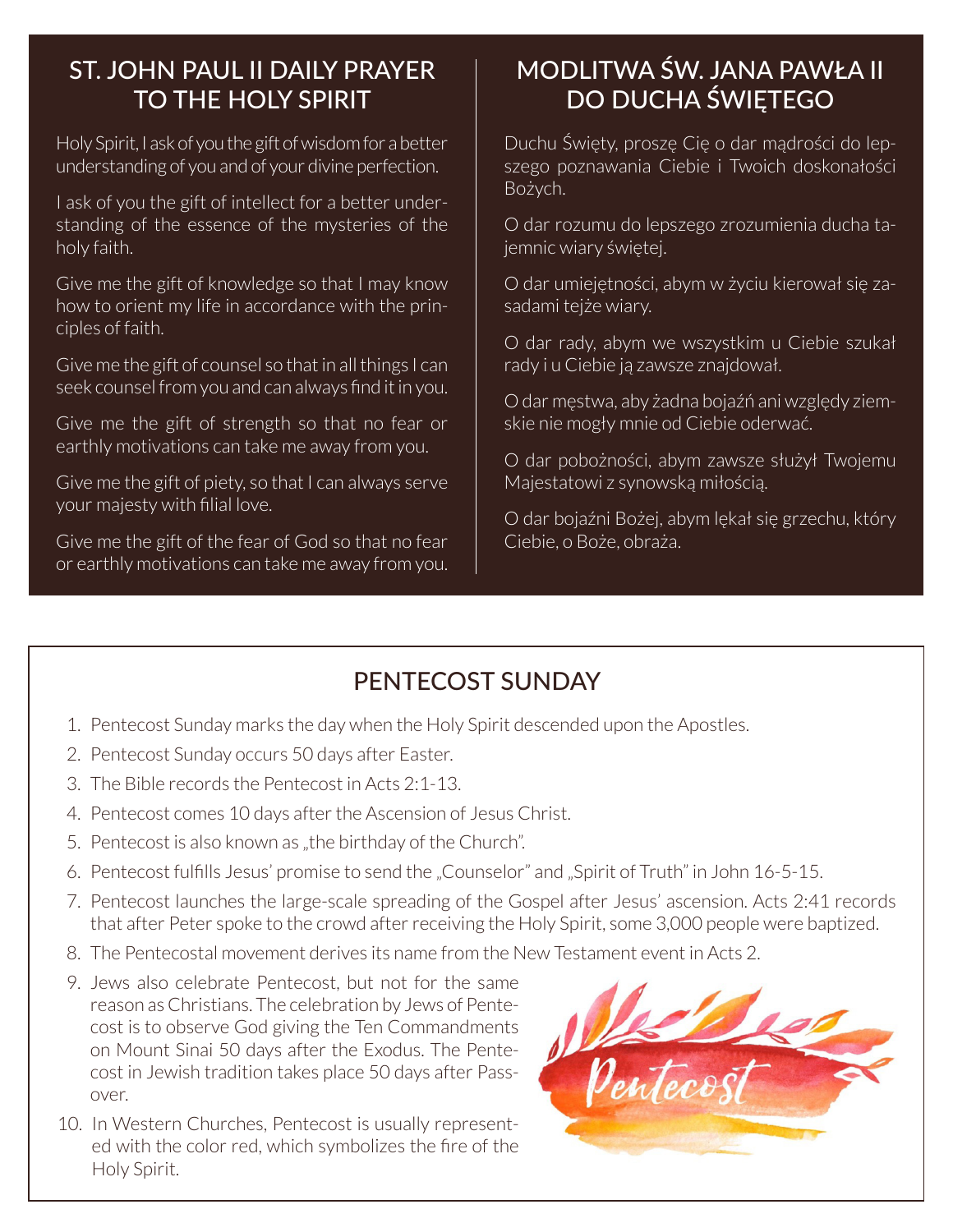## OD KS. PAWŁA

1. Dostałem kilka zapytań o możliwość ufundowania pozostałego do zrobienia witraża w kościele. Ponieważ jest więcej chętnych niż jedna osoba, to, aby dać "równe" szanse, przeprowadzimy losowanie wśród zainteresowanych. Wszystkich chętnych proszę o pozostawienie informacji w biurze parafialnym. Można to zrobić telefonicznie.

2. Po dwóch latach przerwy spowodowanej covid-em pielgrzymka z Great Meadows do Amerykańskiej Częstochowy powraca na pielgrzymi szlak. W tym roku odbędzie się w dniach 4–7.08. Bliższe informacje można znaleźć na stronie www.walkingpilgrimage.us.

## **HOLY MASS SCHEDULE**

**Monday, Wednesday, Thursday** 7:30 AM (English) **Tuesday, Friday** 7:00 PM (Polish) **First Friday** 7:30 AM (English) & 7:00 PM (Polish) **Saturday** 7:30 AM (English) & 5:30 PM Vigil Mass (English) **Sunday** 9:30 AM (English) & 11:00 AM (Polish) **Novena to St. Joseph** 6:45 PM (Tuesday) **Divine Mercy Chaplet** 7:30 PM (Friday) **Exposition of the Blessed Sacrament** 6:00 PM (Tuesday and Friday) **Confessions** Before and after Holy Mass **Sacrament of Baptism** Sunday after Holy Mass at 11:00 AM. Arrange at parish office. **Marriage** Please contact the Rectory Office 6 months in advance. **Rectory Office Hours** Monday, Wednesday, Friday from 9:00 AM to 2:00 PM

*If you or someone in your family is unable to come to church and would like to receive the sacraments of Penance, Eucharist, and/or Anointing of the Sick, please call Fr. Paul Dolinski SDS at (201) 440-3224*

## SANCTUARY LAMP CANDLES

This week sanctuary lamps have been offered in loving memory of:

Julia,Franciszek & Jan Kotula; Józef Kita.

## WIECZYSTE LAMPKI

Wieczyste lampki w tym tygodniu zostały ofiarowane za spokój dusz:

Juli, Franciszka i Jana Kotula; Józefa Kita.

## COLLECTIONS MAY 28-29

**First collection:** \$1081 **Second collection:** \$1111

Our second collection this week is for **Air Conditioning**.

Our second collection next week is for **Fathers Day**  and **Mission**.

## KOLEKTY MAJ 28-29

#### **Pierwsza kolekta:** \$1081 **Druga kolekta:** \$1111

Druga kolekta w tym tygodniu jest przeznaczona na **Klimatyzację.**

Druga kolekta w przyszłym tygodniu jest na **Dzień Ojca** oraz **Misje**.

**MAY GOD REWARD YOU FOR YOUR GENEROSITY**